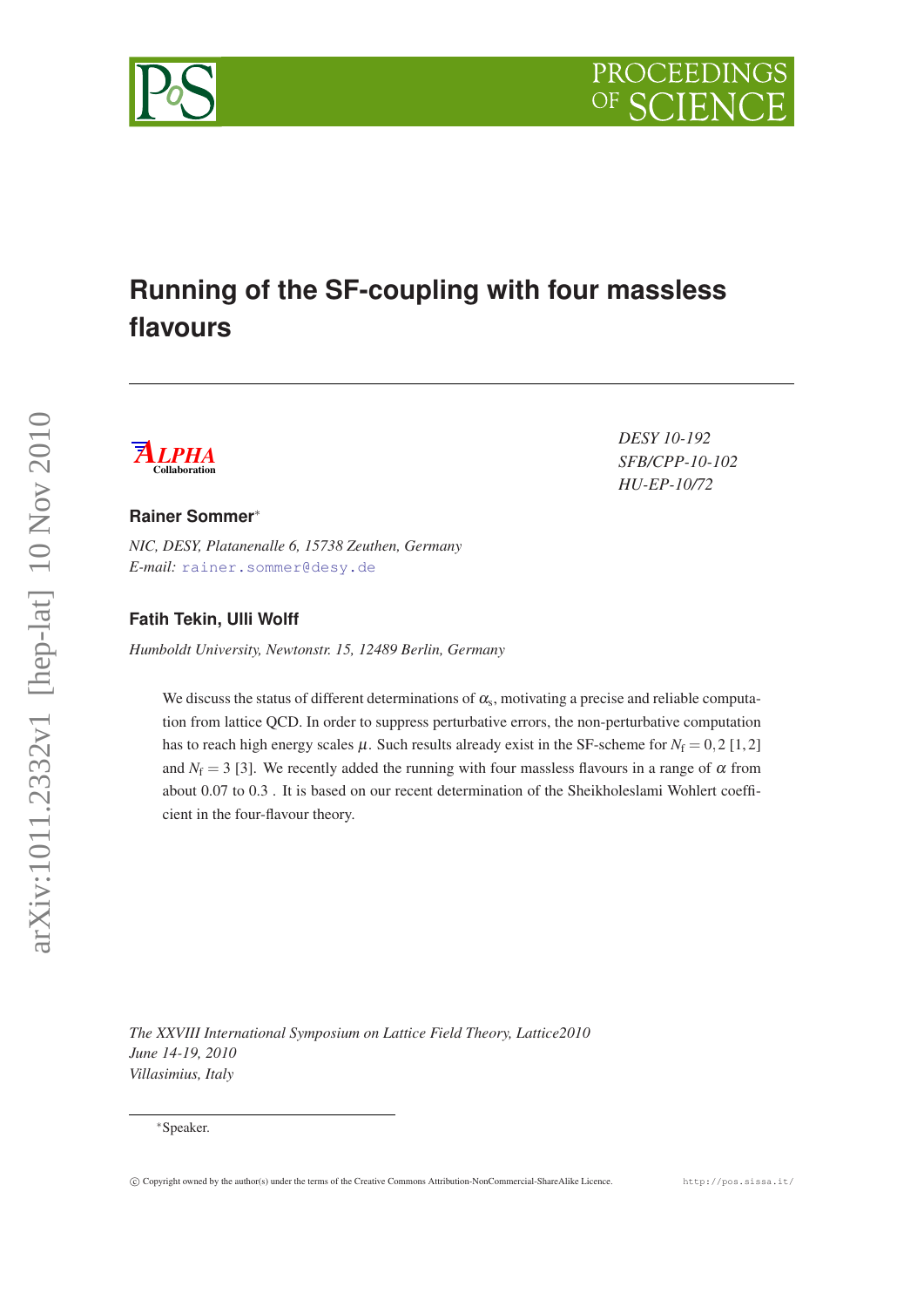#### 1. Introduction

The strong coupling,  $\alpha_s$ , represents a fundamental parameter of the strong interactions. Its scale dependence in a suitable renormalization scheme teaches us about the connection between the strongly nonperturbative and the dominantly perturbative regions of QCD. Its value at high energy is needed for phenomenology, for example for the prediction of Higgs production cross sections for the LHC. The uncertainty on  $\alpha_s$  is *not* negligible in this context [6].

For this conference we had compiled a plot of precise determinations of  $\alpha \equiv \alpha_s$  with the renormalization scale set to the mass of the Z-boson and in the  $\overline{\text{MS}}$  scheme. It is shown in Fig. 1. We do not claim completeness but rather want to illustrate that the many determinations do not agree well within the estimated uncertainties.



Figure 1: Some recent precise numbers for  $\alpha_s(M_Z)$  in the  $\overline{\text{MS}}$  scheme. From top to bottom: lattice QCD by HPQCD [4], hadronic  $\tau$  decays  $(R_{\tau})$  [5], deep inelastic scattering [6], thrust [7], global electroweak fit [8], hadronic decays of the Z  $(R_Z)$  [9, 10] and the world average of [11].

Indeed, the spread of results in Fig. 1 is not that surprising, since a precision determination of  $\alpha_s(M_Z)$ 

is difficult and so far compromises on various sources of errors had to be made despite an ever increasing sophistication in the analysis. Sources of errors are:

- Low energy: most determinations are not done from a process with an energy scale of order  $M_Z$  but at significantly lower energies and are then evolved perturbatively to  $\mu = M_Z$ . A prominent example is the determination from τ-decays, labeled  $R_τ$ .
- Sophisticated analysis involving simultaneous fits to  $\alpha_s(\mu)$  and non-perturbative parameters of QCD, such as structure functions [6] and parameters of SCET [7].
- Global fits to many processes (EW fits) [8], which of course means that the correctness and theoretical mastering of the standard model enters in detail.
- The use of bare, unrenormalized, perturbation theory of Wilson loops at the cutoff scale in the lattice determination [4] shown in the figure. We discuss this further below.
- None of these applies to the extraction from the hadronic cross section on the Z-peak,  $R_Z$ , but this is experimentally more difficult, resulting in a larger quoted error.

The present world average by S. Bethke is dominated by the lattice determination [4]. We find this worrying due to several reasons. First there is the use of bare perturbation theory. There the problem is that successive terms do not show a convincing 'convergence' pattern. Either there are large coefficients of higher order terms (expansion in the original bare coupling) or the (modified) coupling itself "lives" at a quite low energy scale where it is large ("tadpole improved" coupling, coupling in "potential scheme"). In either case errors due to left out remainder terms are difficult to quantify. The continuum limit is in this way only reached at an asymptotic rate proportional to 1/|ln*a*| and can in practise not be taken. Furthermore, rooted staggered quarks with their doubtful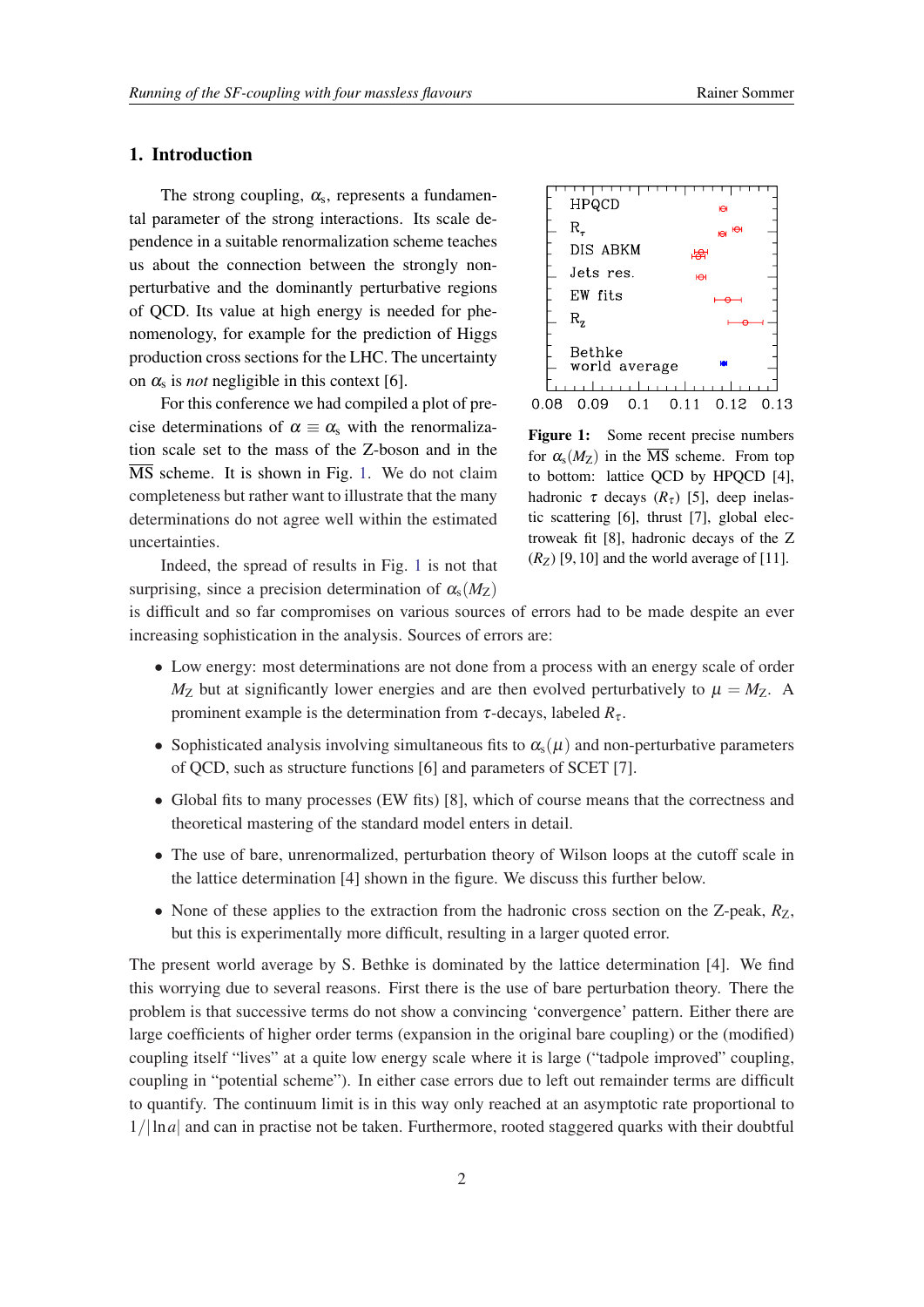<span id="page-2-0"></span>theoretical status are employed. In spite of this, a phenomenological observation adds support to the analysis of [4]: there is agreement of results from several different variations of the theme.

The above mentioned difficulties have been a motivation for the ALPHA collaboration to work on a program which essentially is based only on the assumptions that the continuum limit of the lattice theory exists and asymptotic freedom is present non-perturbatively. The resulting errors in  $\alpha_s$  are dominantly statistical and also the systematic component can be reduced further when the overall precision is improved in the future. In particular, as has been explained many times [12–14],

- $\bullet$   $\alpha$  is defined non-perturbatively in a physical (regularization independent) scheme,
- this running can be efficiently computed numerically by a finite size strategy,
- the continuum limit can be taken in individual steps free of multi-scale problems,
- renormalized perturbation theory is used only at large scales, where its precision is furthermore validated non-perturbatively.

These properties come with a price. Since a specific scheme had to be devised in order to make precise non-perturbative computations possible, the  $β$ -function at 3-loop order needed to be calculated [15–22]. The same perturbative calculations are also important to remove dominant parts of the discretization errors (see section II.2 of [14]). Furthermore a controlled non-perturbative running clearly has to include the strange and charm quarks; this step has only been carried out recently and we report on it here. Still, as will be discussed in the conclusions more work is needed before a numerical value for  $\alpha_s(M_Z)$  can be given for phenomenology. It is also for these reasons that the ALPHA collaboration has so far not been able to publish a value of  $\alpha$  in the physical theory with all quarks which we would like to be taken into account in the world average.

### 2. Computation of the step scaling function

In our finite size strategy, the coupling  $\bar{g}^2$  is defined in a Euclidean space-time of size *L* <sup>4</sup> with Schrödinger functional boundary conditions [15,16] and a renormalization scale  $\mu = 1/L$ . The discrete scale evolution defines the step scaling function  $\sigma$  via

$$
\bar{g}^{2}(sL) = \sigma(s, \bar{g}^{2}(L)) = \lim_{a/L \to 0} \Sigma(s, \bar{g}^{2}(L), a/L),
$$

which can be computed non-perturbatively as the continuum limit of the lattice approximant  $\Sigma$  as indicated. We chose a scale factor  $s = 2$  for practical reasons and omit this ar-



Figure 2: Interpolation eq.  $(2.1)$ .

gument from now on. In the Schrödinger functional, Dirichlet boundary conditions are imposed in Euclidean time and therefore the  $O(a)$  Symanzik improvement of the theory requires boundary terms. Their coefficients are taken from perturbation theory, exactly as in [23], where we determined the crucial bulk  $O(a)$  improvement coefficient  $c_{sw}$  non-perturbatively.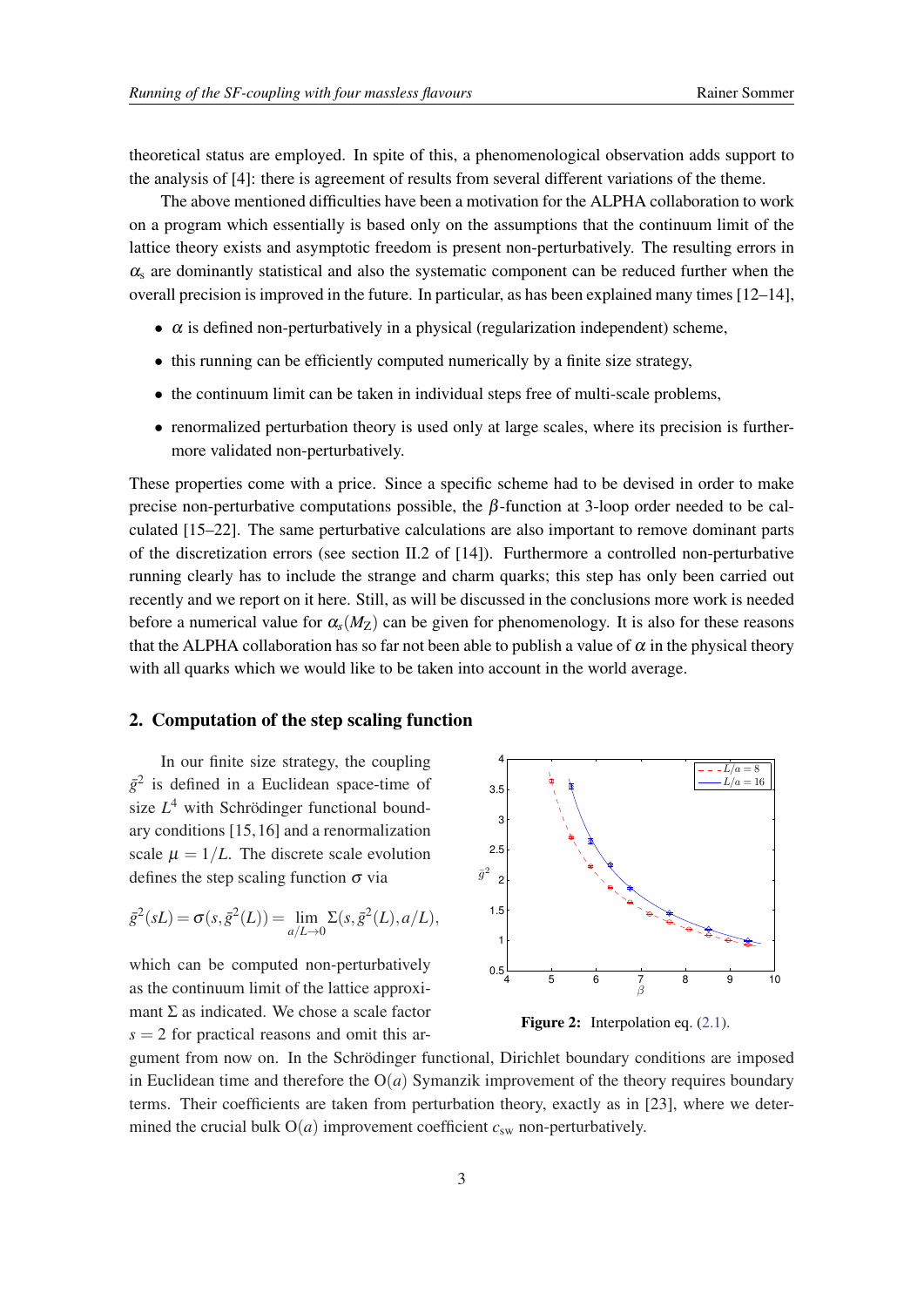<span id="page-3-0"></span>The computation of the lattice step scaling function,  $\Sigma(u, a/L)$  requires to tune the bare mass and the bare coupling of the theory such that the PCAC mass (defined exactly as in [2, 24]) vanishes and  $\bar{g}^2(L) = u$ . At the same bare parameters one then computes  $\Sigma(u, a/L) = \bar{g}^2(2L)$ . An explicit 2-dimensional tuning is rather cumbersome. We therefore followed [25], picked a series of bare couplings  $g_0^2 = 6/\beta$  and tuned the PCAC mass to zero. For those bare parameters we then compute  $\bar{g}^2(\beta, L/a)$  and  $\bar{g}^2(\beta, 2L/a)$  and interpolated to the desired values of *u* via

$$
\bar{g}^{2}(\beta, L/a) = \frac{6}{\beta} \left[ \sum_{m=0}^{M} c_{m, L/a} \left( \frac{6}{\beta} \right)^{m} \right]^{-1}
$$
\n(2.1)

motivated by perturbation theory. We do not fix the known perturbative expansion coefficients, not even *c*0,*L*/*<sup>a</sup>* . The interpolations for  $L/a = 8$  are illustrated in Fig. [2](#page-2-0).  $\Sigma(u, 1/8)$ is given by the value of the upper curve at the  $\beta$  where the lower one passes through  $\bar{g}^2(\beta, 8) = u$ . Stability of the interpolations with respect to *M* was checked.

Using  $\Sigma$  from the interpolation, we form the 2-loop improved lattice step scaling function [26]

$$
\Sigma^{(2)}(u, a/L) = \frac{\Sigma(u, a/L)}{1 + \delta_1(a/L)u + \delta_2(a/L)u^2} \quad (2.2)
$$

with  $\delta_1, \delta_2$  known from [19–22, 27]. We expect  $\Sigma^{(2)}$  to have smaller overall cutoff effects. Asymptotically, they still start at order  $a \times u^4$  but terms of order  $a^m \times u^n$  are removed for all *m* and for  $n \leq 3$  (in fact non-perturbatively in *a*). As mentioned previously, the order  $a \times u^4$  terms are due to the only perturbatively known boundary improvement terms. Their influence was ex-



Figure 3: Constant fit continuum extrapolation.

plicitly checked for  $N_f = 2$  and found to be minor [2, 14] for our action, at least when  $c_t$  is known to 2-loop order. We therefore assume that the step scaling function converges *effectively* at a rate

$$
\Sigma^{(2)}(u, a/L) = \sigma(u) + O(a^2).
$$
 (2.3)

To study the continuum limit and its uncertainty we carried out three different analysis.

- *Constant fit:* A fit of  $\Sigma^{(2)}(u, a/L)$  for  $L/a = 6, 8$  to a constant, for each *u*.
- *Global fit:* A fit  $\Sigma^{(2)}(u, a/L) = \sigma(u) + \rho u^4 (a/L)^2$ , with a separate, independent parameter  $\sigma(u)$  for each value *u* but a common parameter  $\rho$  modelling the cutoff-effects.
- $L/a = 8$  *data:* Using directly  $\sigma(u) = \Sigma^{(2)}(u, 1/8)$ .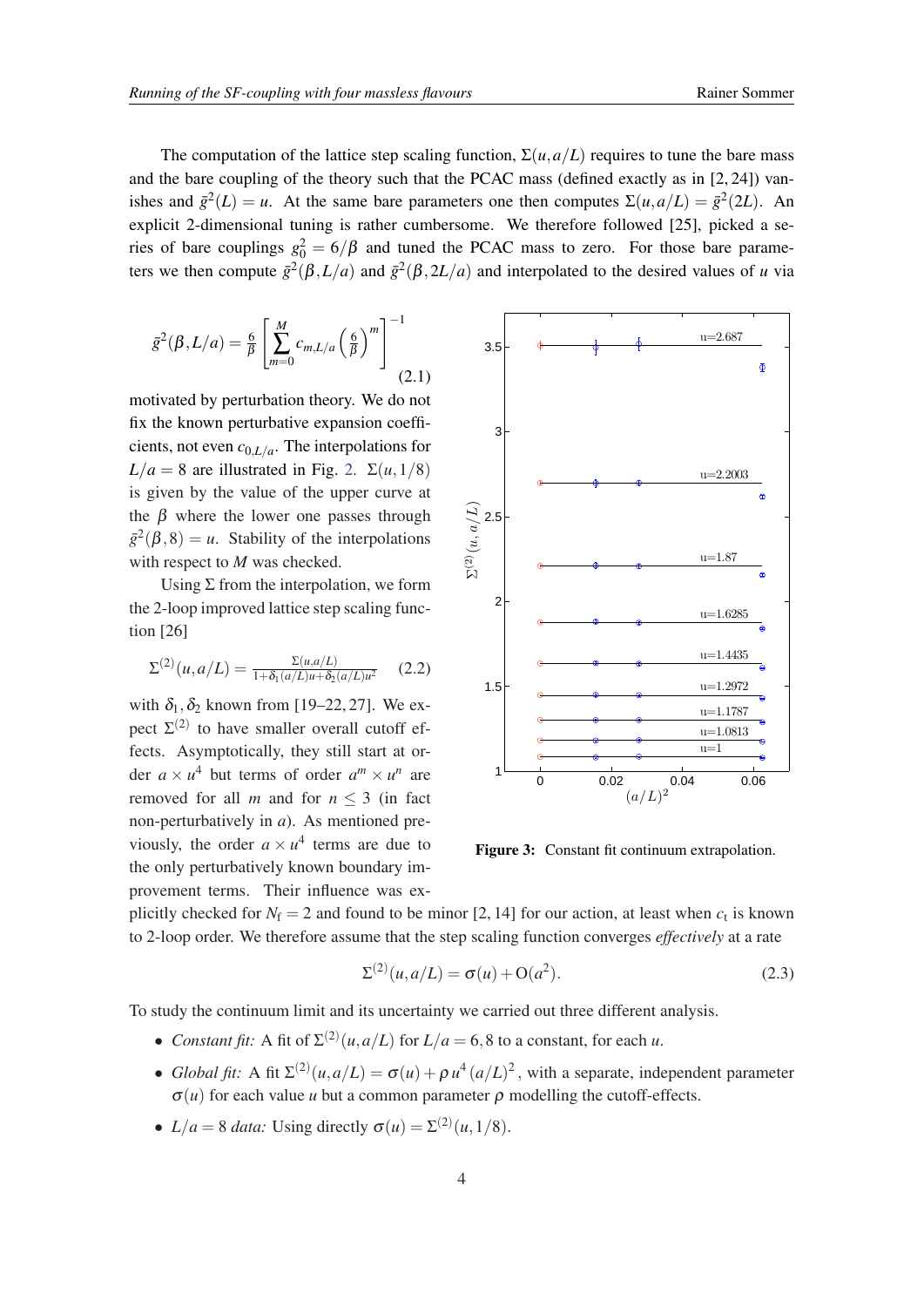<span id="page-4-0"></span>The three different ansätze yield results which are in complete agreement with each other. The global fit returns  $\rho = 0.007(85)$  which is a good indication that cutoff effects are negligible in the data for  $L/a = 6, 8$ . In order to have a safe error estimate on the continuum limit we chose just the  $L/a = 8$  data as our present result.

#### 3. The running of the coupling

A polynomial interpolation  $\sigma(u) = u + s_0 u^2 + s_1 u^3 + 0.0036 u^4 - 0.0005 u^5$ , with the coefficients up to  $u^3$  fixed by perturbation theory represents  $\sigma(u)$  in the range  $0.9 \le u \le 2.7$  with negligible interpolation errors. The running of the coupling is then obtained by solving the recurrence

$$
u_i = \sigma(u_{i+1}), \quad i = 0, ..., n, \quad u_0 = u_{\text{max}} = \bar{g}^2(L_{\text{max}})
$$
 (3.1)

for  $u_i = \bar{g}^2(L_i)$ ,  $L_i = 2^{-i}L_{\text{max}}$ . As Fig. 4 shows, agreement with perturbative running at the 3-loop level is found at the highest scales in agreement with standard estimates of remainder terms. This allows us to relate  $u_9$  to  $L_9 \times \Lambda$  by using the 3-loop  $\beta$ -function [for couplings up to  $u_9$  only]. Then with the non-perturbative  $\sigma(u)$  used in eq. (3.1) we can connect to larger values of *u*, for example

$$
\ln(\Lambda L_{\text{max}}) = -2.294(83) \quad \text{at } \bar{g}^2(L_{\text{max}}) = u_{\text{max}} = 3.45. \tag{3.2}
$$

While a precise MeV value still has to be determined we clearly expect  $L_{\text{max}}$  to lie in the range of hadronic scales. The (uncorrelated) errors of our primary MC data for  $\bar{g}^2(\beta, L/a)$  are propagated through all steps of the analysis as described in [24]. Note that some steps, in particular eq. (3.1), introduce correlations into the final results. The errors of the points Fig. 4 are therefore not independent.

## 4. Conclusions

At the present level of statistical errors, systematic errors from the continuum extrapolation are almost certainly negligible. In the future, in particular with further reduced statistical errors, data with larger *L*/*a* clearly have to be added. It will also be interesting to compare the efficiency of computations with different regularizations of the Schrödinger functional, such as chirally rotated boundary conditions [28, 29] and staggered quarks [30, 31].



Figure 4: Non-perturbative running coupling compared to perturbation theory.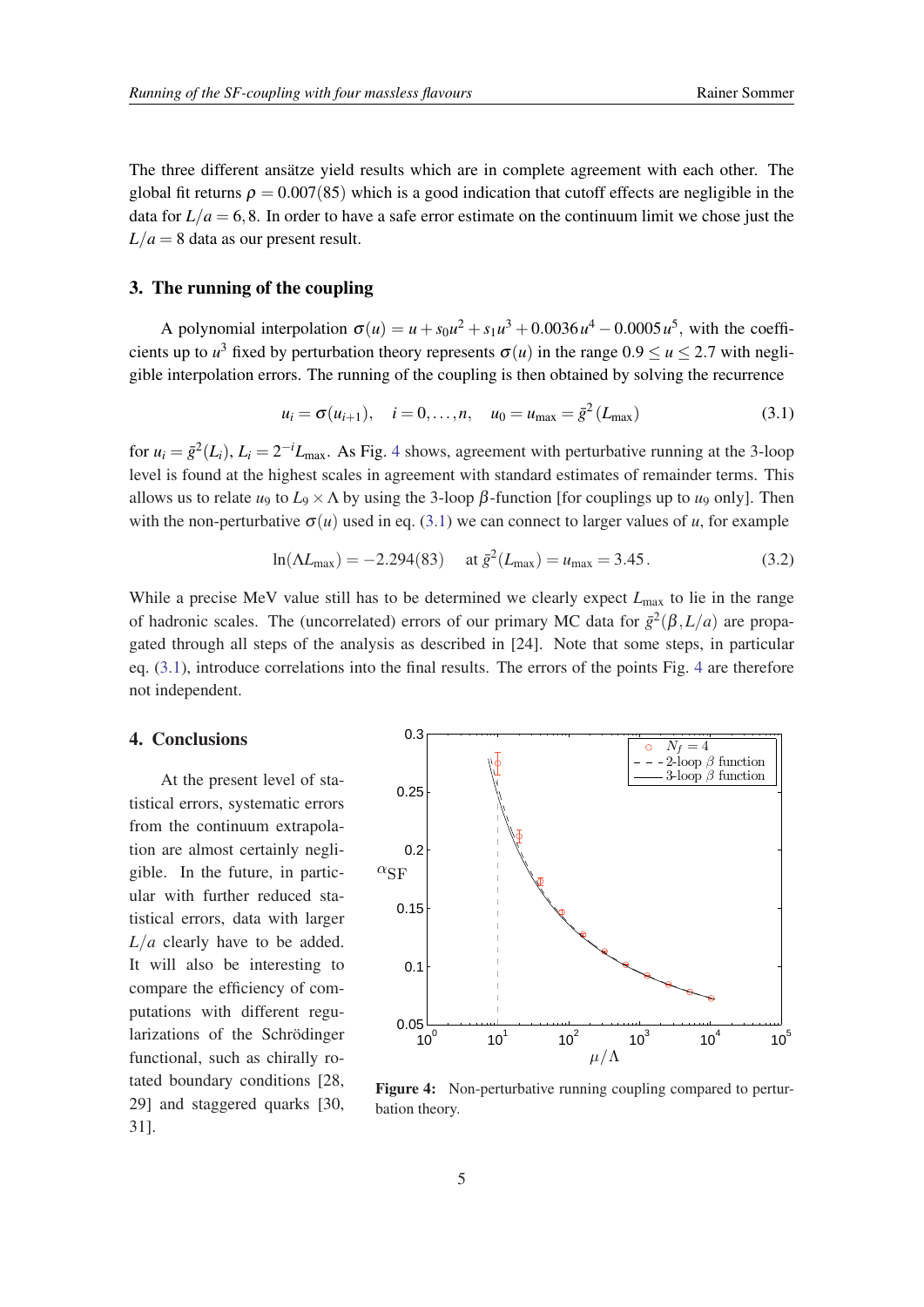We do observe a small but significant deviation from 3-loop perturbation theory at the largest coupling reached in Fig. [4](#page-4-0). It is about 10% (three standard deviations) and the Schrödinger functional coupling has a value of  $\alpha_{\rm SF} \approx 0.28$ . For  $N_f = 2$  a similar effect was visible only for larger coupling [2]. These findings underline the necessity of going to weak coupling before applying perturbation theory.

We are now a good step closer to the computation of the  $\Lambda$ -parameter in 4-flavor QCD, which may then be perturbatively connected to e.g. the 5-flavor  $\alpha_{\overline{MS}}(M_Z)$ . However the low energy scale *L*<sub>max</sub> that was introduced for technical convenience, remains to be expressed in physical units through large volume 4-flavor simulations and we may want to improve the precision in Fig. [4](#page-4-0).

Acknowledgements. We thank NIC and DESY for allocating computer time on the APE computers to this project and the APE group for its help. This work is supported by the Deutsche Forschungsgemeinschaft in the SFB/TR 09 and by the European community through EU Contract No. MRTN-CT-2006-035482, "FLAVIAnet".

#### References

- [1] ALPHA Collaboration, S. Capitani, M. Lüscher, R. Sommer, and H. Wittig, *Non-perturbative quark mass renormalization in quenched lattice QCD*, *Nucl. Phys.* B544 (1999) 669, [[hep-lat/9810063](http://xxx.lanl.gov/abs/hep-lat/9810063)].
- [2] ALPHA Collaboration, M. Della Morte *et. al.*, *Computation of the strong coupling in QCD with two dynamical flavours*, *Nucl. Phys.* B713 (2005) 378–406, [[hep-lat/0411025](http://xxx.lanl.gov/abs/hep-lat/0411025)].
- [3] PACS-CS Collaboration, S. Aoki *et. al.*, *Precise determination of the strong coupling constant in N(f) = 2+1 lattice QCD with the Schrodinger functional scheme*, *JHEP* 0910 (2009) 053, [[arXiv:0906.3906](http://xxx.lanl.gov/abs/arXiv:0906.3906)].
- [4] HPQCD Collaboration, Q. Mason *et. al.*, *Accurate determinations of* α*<sup>s</sup> from realistic lattice QCD*, *Phys. Rev. Lett.* 95 (2005) 052002, [[hep-lat/0503005](http://xxx.lanl.gov/abs/hep-lat/0503005)].
- [5] M. Beneke and M. Jamin, *alpha(s) and the tau hadronic width: fixed-order, contour-improved and higher-order perturbation theory*, *JHEP* 0809 (2008) 044, [[arXiv:0806.3156](http://xxx.lanl.gov/abs/arXiv:0806.3156)].
- [6] S. Alekhin, J. Blumlein, S. Klein, and S. Moch, *The 3, 4, and 5-flavor NNLO Parton from Deep-Inelastic-Scattering Data and at Hadron Colliders*, *Phys.Rev.* D81 (2010) 014032, [[arXiv:0908.2766](http://xxx.lanl.gov/abs/arXiv:0908.2766)].
- [7] R. Abbate, M. Fickinger, A. H. Hoang, V. Mateu, and I. W. Stewart, *Thrust at N*3*LL with Power Corrections and a Precision Global Fit for*  $\alpha_s(m_Z)$ ,  $\ar{\text{Xiv}:1006.3080}$ .
- [8] H. Flacher, M. Goebel, J. Haller, A. Hocker, K. Monig, *et. al.*, *Gfitter Revisiting the Global Electroweak Fit of the Standard Model and Beyond*, *Eur.Phys.J.* C60 (2009) 543–583, [[arXiv:0811.0009](http://xxx.lanl.gov/abs/arXiv:0811.0009)].
- [9] ALEPH, DELPHI, L3, OPAL, SLD, LEP and SLD Electroweak Working Group, SLD Heavy Flavour Group, *Precision electroweak measurements on the Z resonance*, *Phys.Rept.* 427 (2006) 257, [[hep-ex/0509008](http://xxx.lanl.gov/abs/hep-ex/0509008)].
- [10] P. Baikov, K. Chetyrkin, and J. H. Kuhn, *Order alpha\*\*4(s) QCD Corrections to Z and tau Decays*, *Phys.Rev.Lett.* 101 (2008) 012002, [[arXiv:0801.1821](http://xxx.lanl.gov/abs/arXiv:0801.1821)].
- [11] S. Bethke, *The 2009 World Average of alpha(s)*, *Eur.Phys.J.* C64 (2009) 689–703, [[arXiv:0908.1135](http://xxx.lanl.gov/abs/arXiv:0908.1135)].